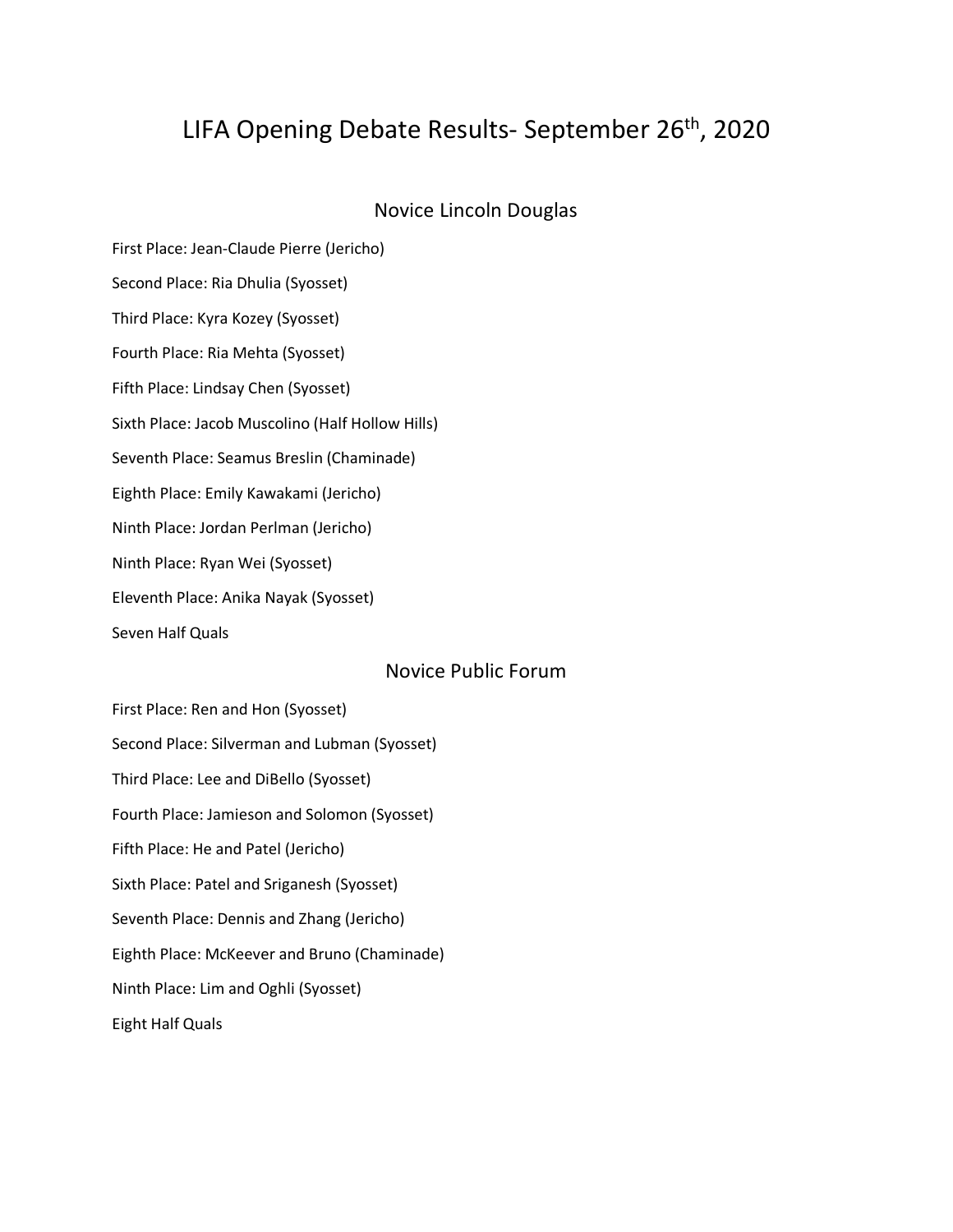# Junior Varsity Lincoln Douglas

First Place: Zachary Stoyer (Chaminade) Second Place: Rhea Sakaria (Jericho) Third Place: Lily Hussbaum (Half Hollow Hills) Fourth Place: Jessica Wang (Cold Spring Harbor) Fifth Place: Himani Mattoo (Half Hollow Hills) Fifth Place: Luca Johnson (Cold Spring Harbor) Seventh Place: Lance Allen (Chaminade) Eighth Place: Emily Kim (Jericho) Ninth Place: Shabnam Pahrand (Half Hollow Hills) Tenth Place: Mya Handelman (Half Hollow Hills) Eleventh Place: Noah Frankel (Syosset) Twelfth Place: Krishiv Dhupar (Syosset) Seven Half Quals

### Junior Varsity Public Forum

First Place: Chien and Woo (Great Neck South) Second Place: Dong and Wang (Jericho) Third Place: Cherpelis and Cullen (Chaminade) Fourth Place: Thomas and Strauss (Chaminade) Fifth Place: Boyar and Davis (Great Neck South) Sixth Place: Lakhani and Pan (Jericho) Four Half Quals